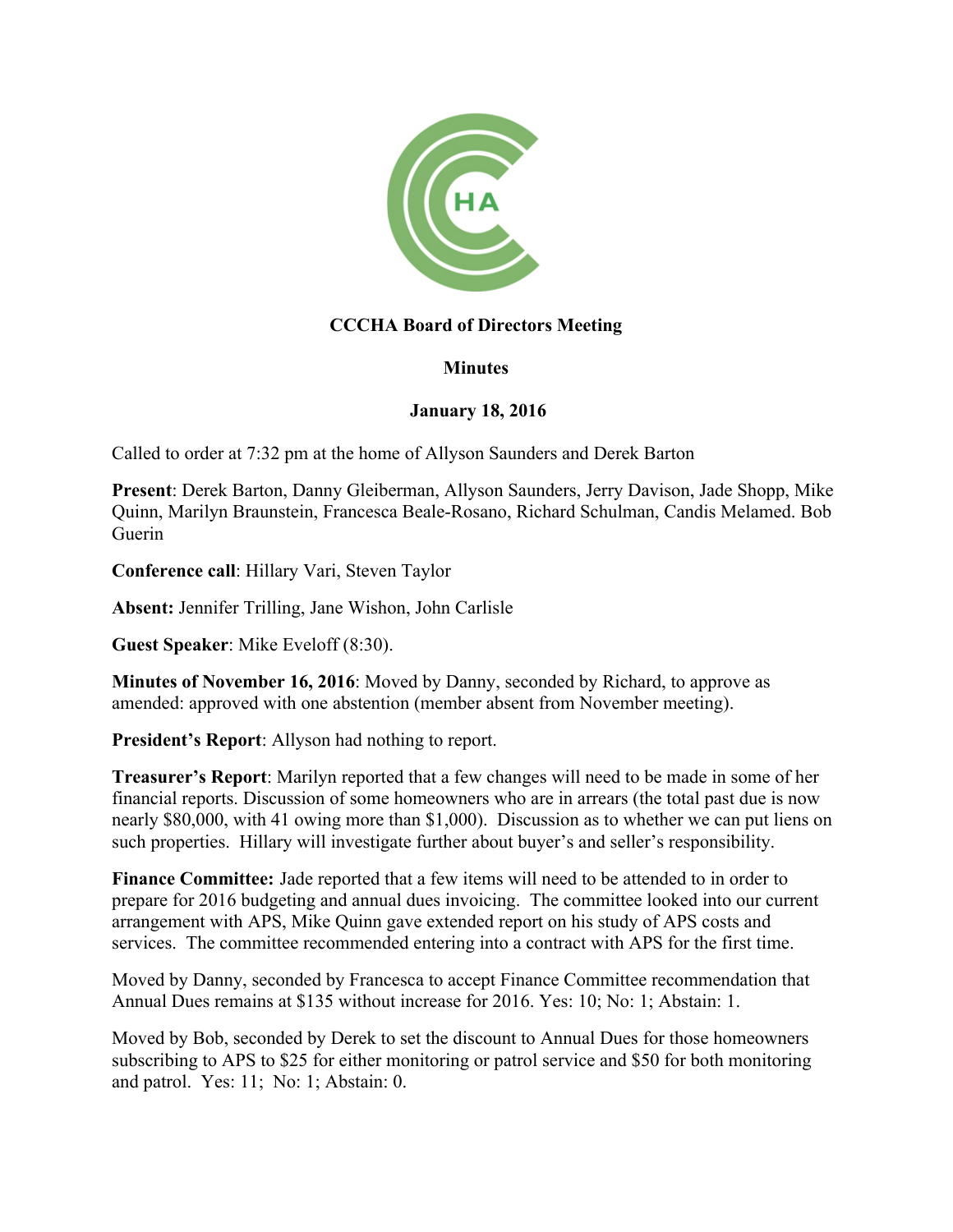**Mike Eveloff visited from 8:30 to 8:55**: The DOT has approved a traffic study conducted by City School that indicated, among other things, unacceptable increase in cars on Motor, in violation of the CCNTMP, and potentially on Manning as well. Various appeals are being made to challenge the traffic study, which had numerous flaws. Mike encouraged the Board to appeal the flawed traffic study.

**Traffic:** No report was given.

**Communications Report**: No report was given.

**Green Report**: No report was given.

**Block Party**: No report was given.

**Legal**: No report was given.

**Safety**: No report was given.

**Architecture:** No report was given.

**WNC**: No report was given.

**CD-5**: No report was given.

**Film Liaison:** No report was given.

**Old Business:** Mike reported on his consideration of a request from a long-time member of CCCHA for reimbursement of \$5,000 in legal expenses contributed by him toward a total \$22,000 in costs for suit brought 23 years ago by CCCHA and the homeowner on his behalf for clear violation by a neighbor of building code. The matter was settled for \$7,000, which amount was proportionately split between the homeowner and the CCCHA. He has requested that we forgive almost \$2K of his past outstanding dues and that he will then begin paying his dues.

Moved by Richard, seconded by Danny to reject homeowner's request. Yes: 5; No: 5. Motion failed.

Moved by Marilyn, seconded by Candis that we split the debt: Yes: 4; No: 5. Motion failed.

Moved by Jerry, seconded by Derek that we accept the homeowner's offer to forgive \$2K of his past unpaid dues, after which he will begin paying regularly: Yes: 4; No: 4. Motion failed.

Moved by Richard and seconded by Candis that we file an appeal with DOT re the traffic study for the City School, utilizing a list of flaws furnished by Mike Eveloff: Yes: unanimous.

**New Business**: None.

**Meeting adjourned at 9:24 pm. Next meeting will be February 15, 2016.**

Respectfully submitted,